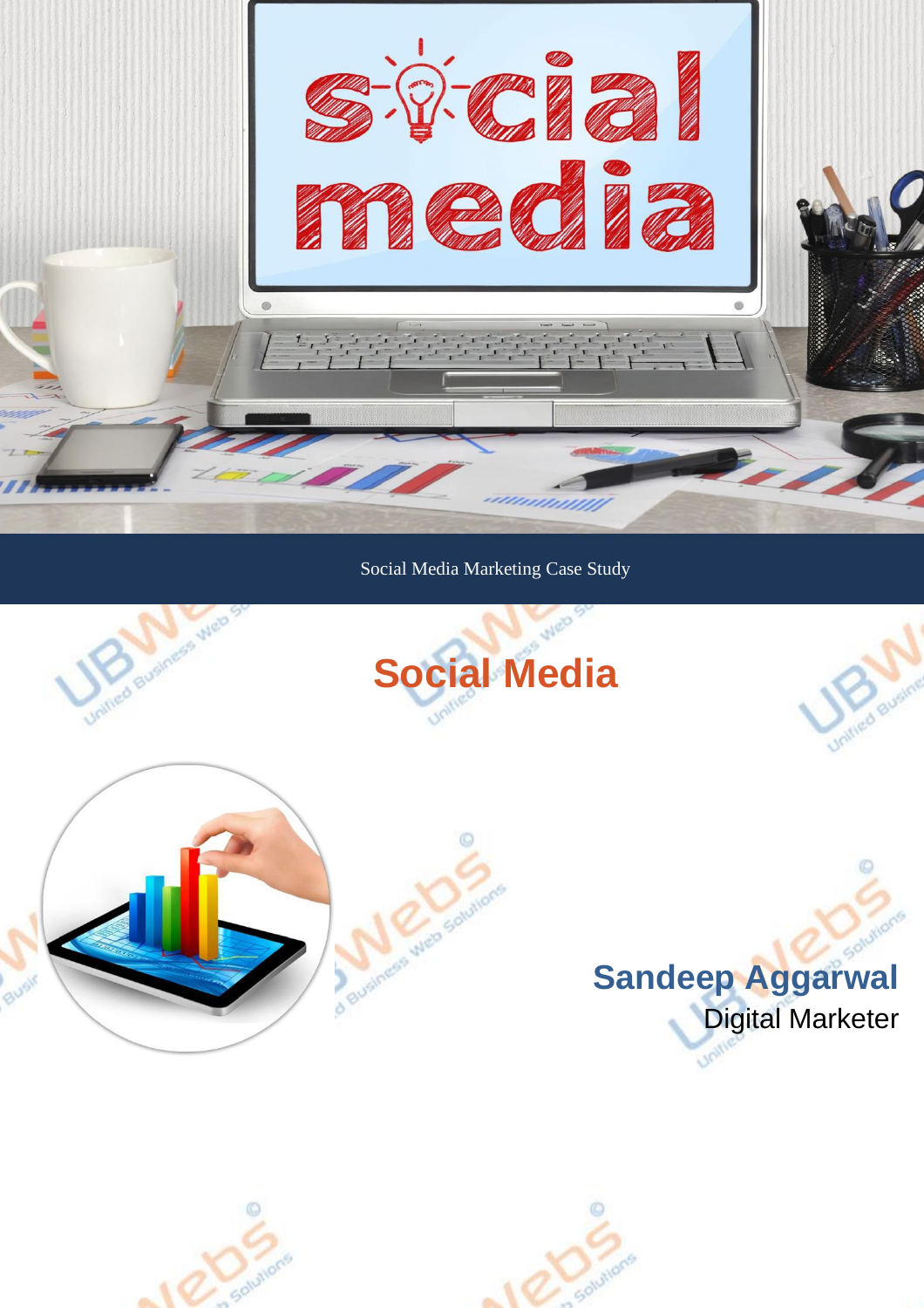SOCIAL MEDIA CASE S

# **Thefitstudios**

Connecting people to fitness illons

#### **About Project**

Thefitstudios is dedicated to provide latest information about various forms of workout, activities, wellness centres, emerging techniques, fitness gadezts, fitness events & experts views to keep updating and encouraging our readers to thrive for healthier body & mind. thefitstudios aims to keep people motivated for maintaing healthier lifestyle !!

All health related updates, expert advice, health gadgets, workout places, wellness destinations, health events at one place @thefitstudios.com

- Showcase your expertise in
- **∕Health related gadgets**
- ✔Wellness centre

Thefitstudios

- $\overline{\mathsf{V}}$  Fitness destination
- **✔Upcoming fitness event**
- $\vee$  Health & wellness advise

**Connecting people to fitness** 

ing = # Share # Edit Page Info ... **O** one

 $\Omega$ the fitstudios RO



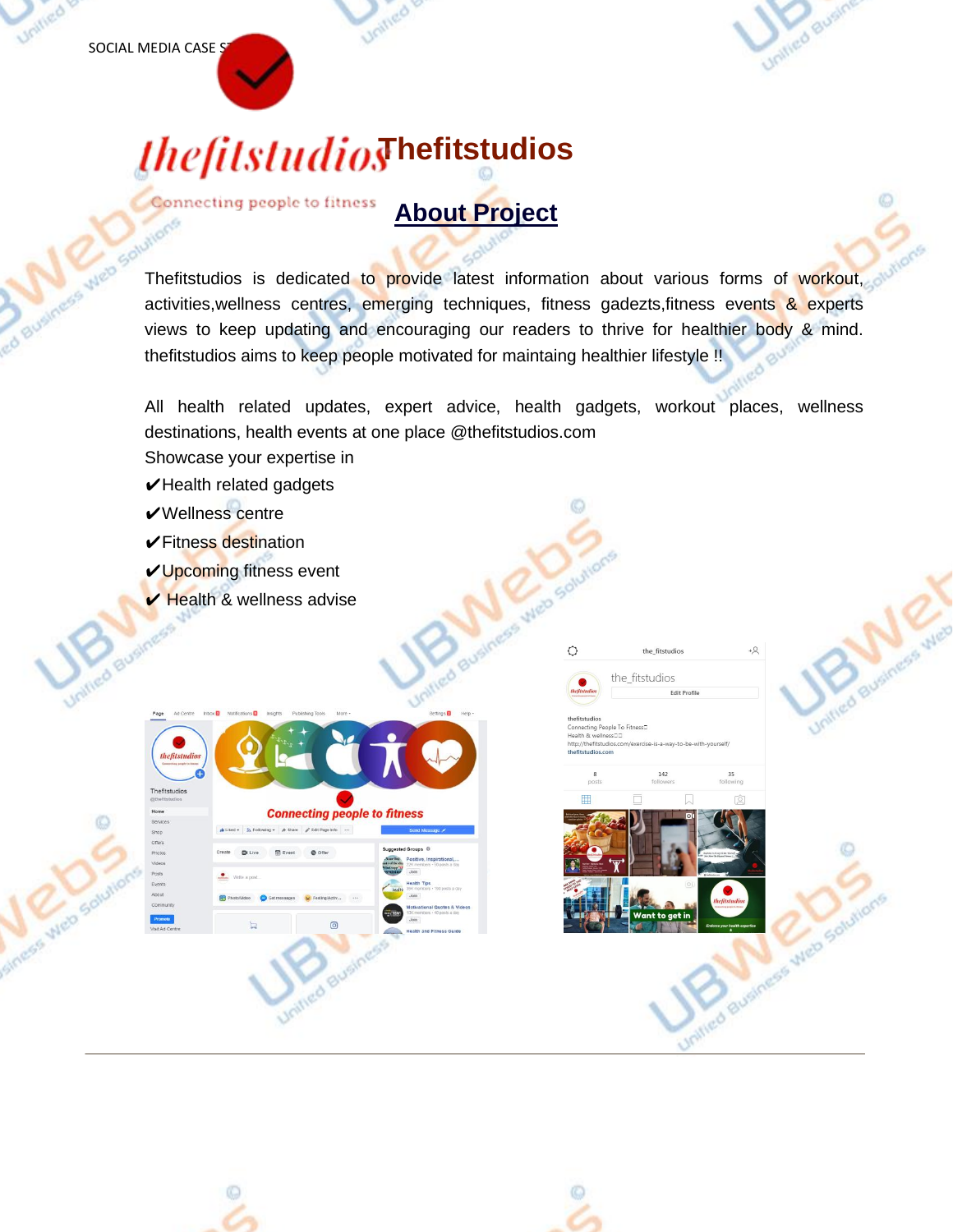

ര





#### **Objective**

To increase brand awareness, brand engagement and generate leads through online channels. Creating brand awareness shortens the sales process, increases market share, and positions a brand<br>as a leader in its sector. as a leader in its sector.

## **Activities Undertaken**

Solui

- 1.Created Profiles on different Social Marketing Plateforms.
- 2.Developed a Facebook Marketing Plan
- 3.Mange their Profile with best content and information.
- 4. Promote all channels with targeting location, age groups, gender and interest.
- 5. Increase reaches, engagements and likes.
- 6. Manual / Paid promotion and optimizing.



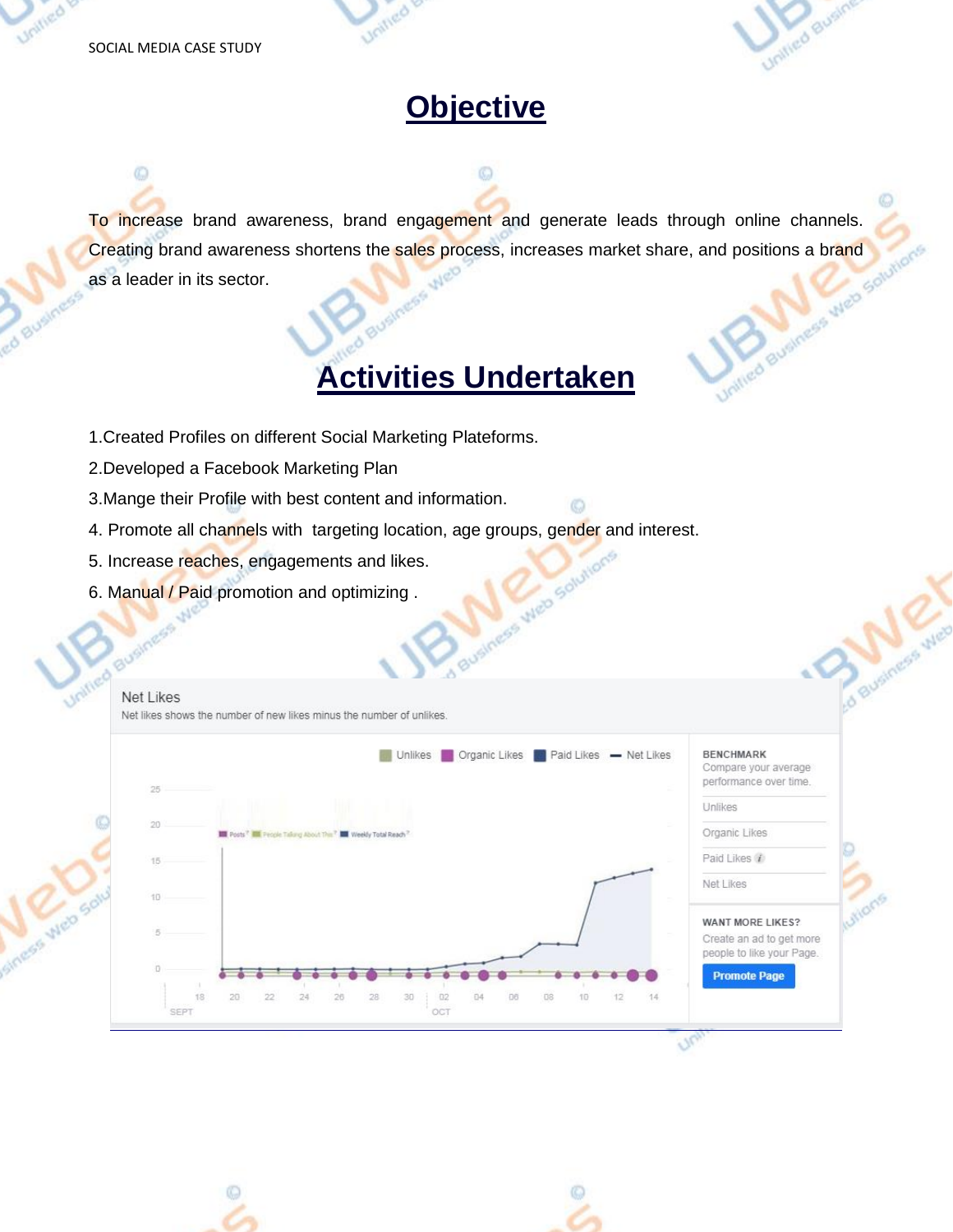





#### **Challenges**

1. Facebook groups is an awesome way to connect with experts or users of a common domain. Facebook groups can be closed or open groups. Closed groups offer more value as you make the group exclusive and ensure that not anyone can join, but the challenge here is to keep the group active, and post is published and not go in pending.

2. Organic Facebook posts reach only about 10 to 15% of your fan base. To reach the remaining 85 to 90% audience, sponsoring posts is important.

3. Another challenge here is to understand what targeting audiences works for the kind of content you are trying to promote.

## **Working Strategy**

To increase post reaches and engagements we use different type of processes.

- 1. Publish evergreen content
- 2. Use Attractive Image
- 3. Using related hashtags
- 4. Create invite-only groups for your most engaged audience members
- 5. Use organic post targeting
- 6. Post when your competitors are asleep
- 7. Post more links. Respect our audience's choice
- 8. Publish videos natively on Facebook
- 9. Test our posting frequency
- 10. Run Contests
- 11. Take advantage of new updates of facebook



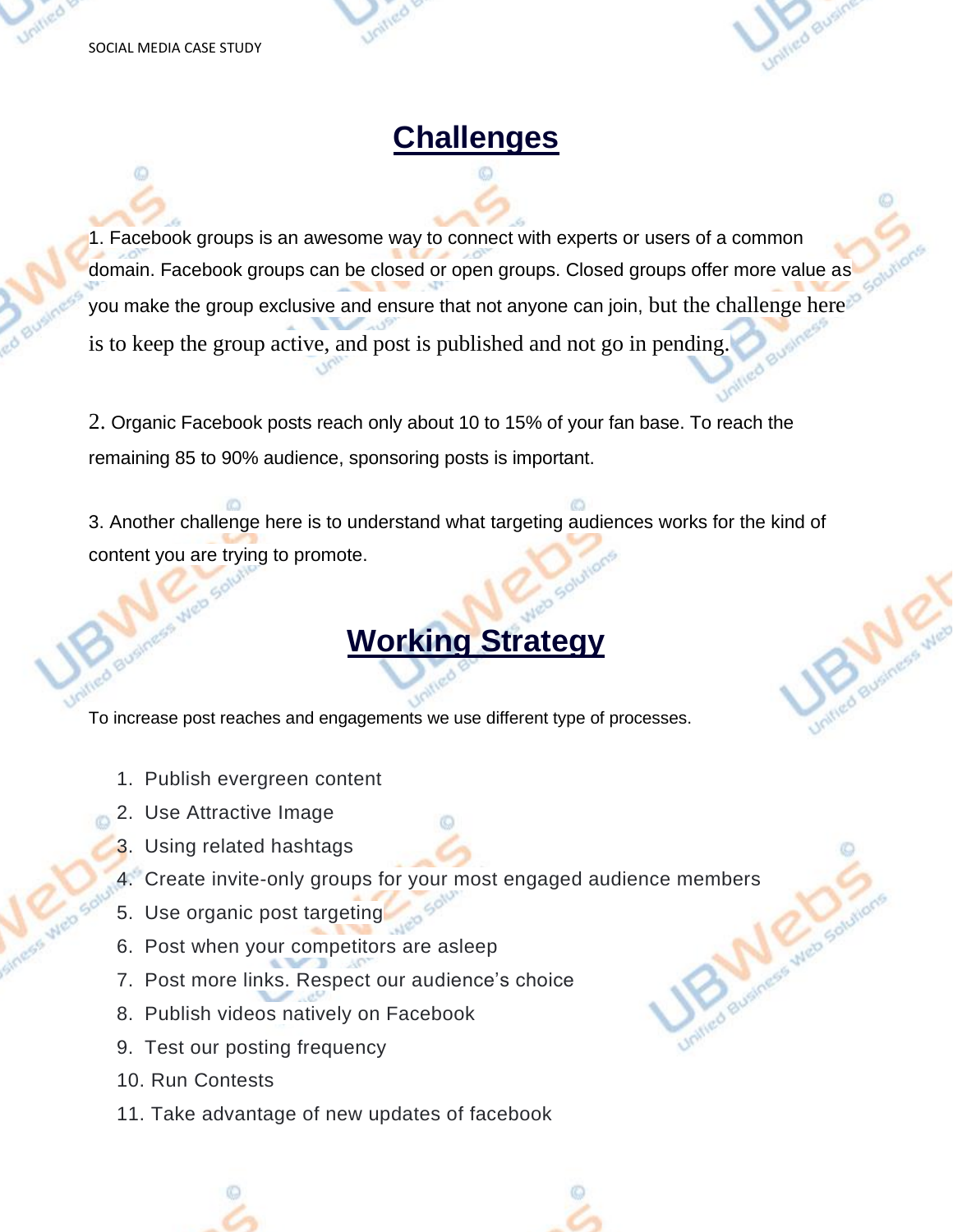

 $\circledcirc$ 



1. Facebook Page Engagement Increased by over 50X in one month.

2. A Post went viral generating organic shares. The post was shared not only across India but from users in countries such as USA, UAE, Philippines etc.

Ō

**Results**

3. The video campaign has generated maximum views and some leading health and fitness experts blogs have decided to publish their blogs. Web Solution

4.Generated maximum number of website views in one month.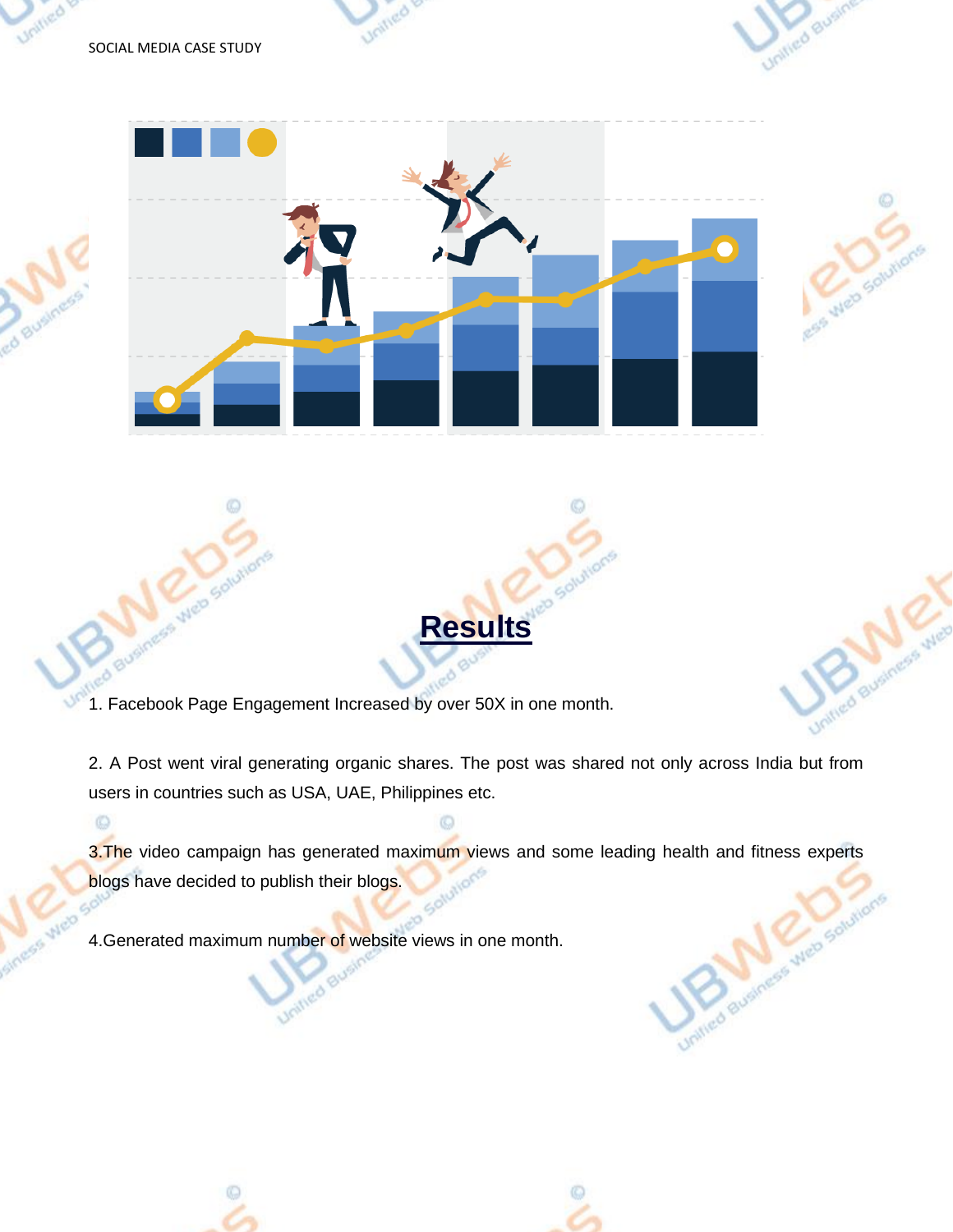

red Busi

#### SOCIAL MEDIA CASE STUDY

Solution



 $\ddot{\phantom{0}}$ 







| 4,684 People Reached |                                     |                                                                                           |  |
|----------------------|-------------------------------------|-------------------------------------------------------------------------------------------|--|
|                      | 65 Reactions, comments & shares $i$ |                                                                                           |  |
| 63<br><b>O</b> Like  | 63<br>On post                       | 0<br>On shares                                                                            |  |
| Haha                 | $\vert$ 1 On post                   | $\frac{0}{20}$                                                                            |  |
| Comments             | 0<br>On Post                        | $\vert$ 1 On Shares                                                                       |  |
| $\Omega$<br>Shares   | $\frac{0}{\text{On Post}}$          | $\begin{array}{ c } \hline \mathbf{0} \\ \hline \mathbf{0} \mathsf{n} \end{array}$ Shares |  |
| 46 Post Clicks       |                                     |                                                                                           |  |
| 9<br>Photo views     | 23<br>Link clicks                   | 14<br>Other Clicks F                                                                      |  |



Insights activity is reported in the Pacific time zone. Ad activity is reported in the time zone of your ad account.

 $0$  Unlike Page

 $0$  Report as spam

Mato Solution

Thefitstudios

Solution

O

We increased the post reaches and engagements by sharing post in related facebook groups, using<br>good content with trending hashtags. S good content with trending hashtags.

Send Message









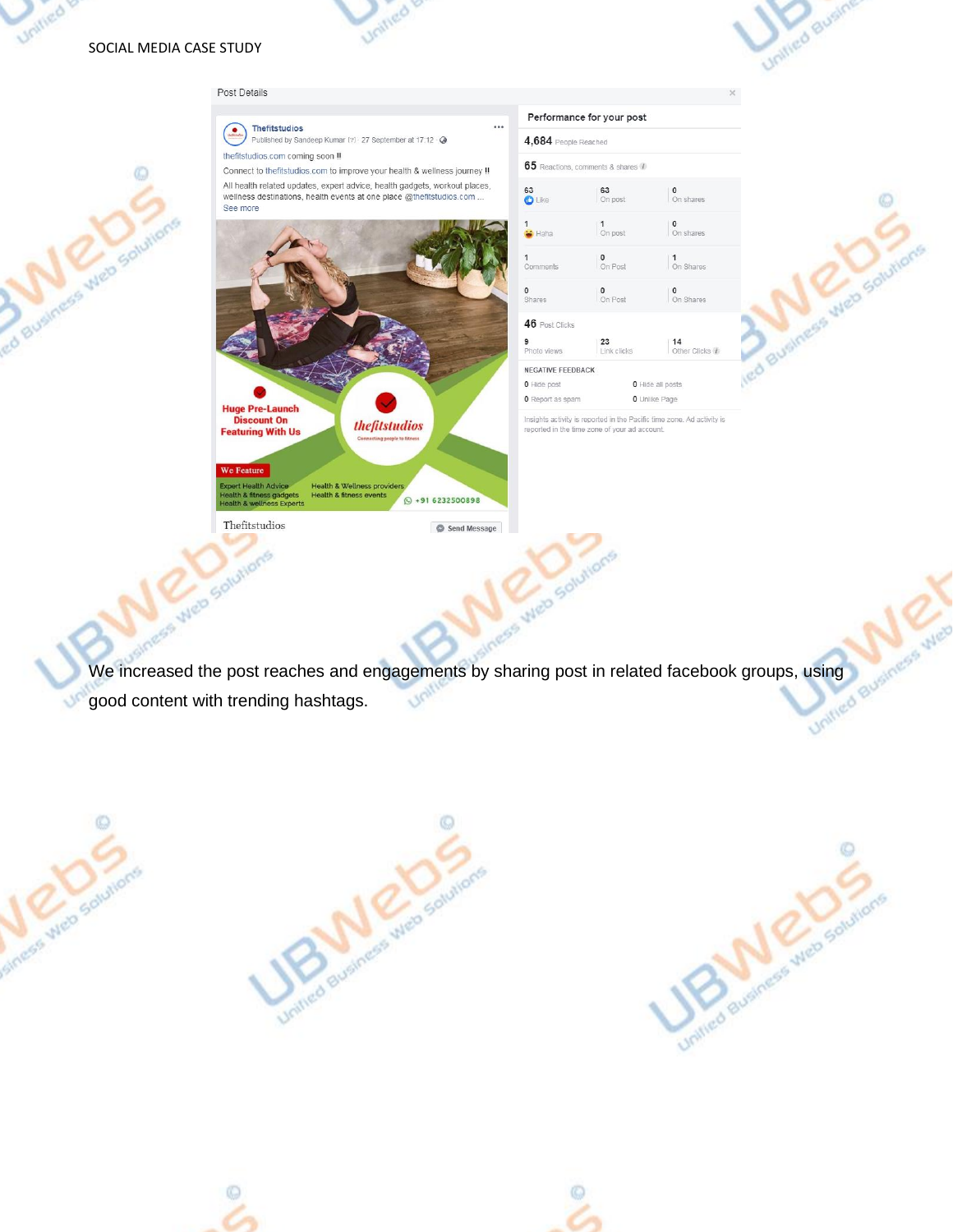

#### SOCIAL MEDIA CASE STUDY





We increased the video views and engagements by sharing the video in related groups. Likes and post clicks were incresed when we use better content writing with the image,content we use include **District of Manufacture Concerners** with trending hashtags, and have no negative comments.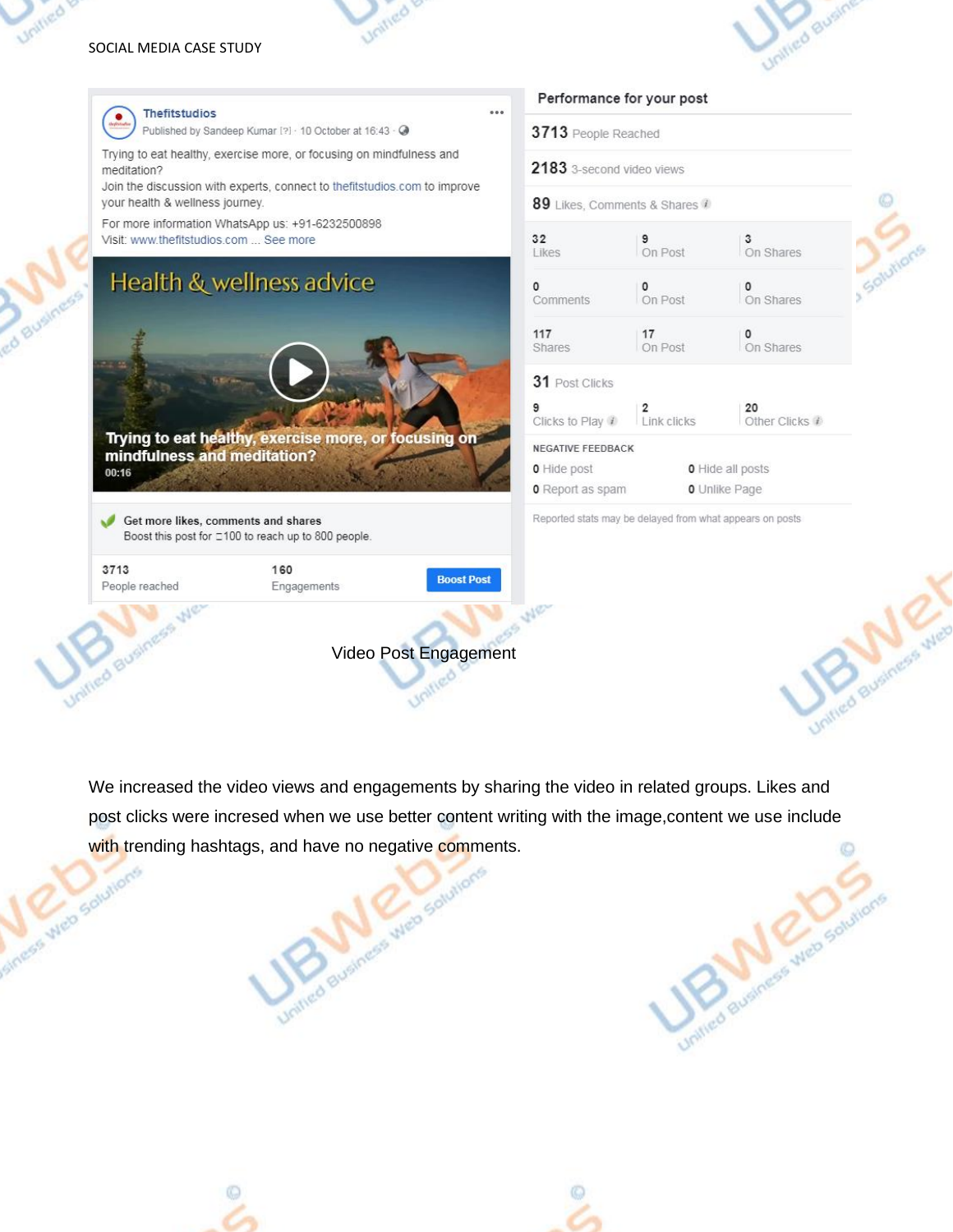SOCIAL MEDIA CASE STUDY



### **Social Media Ads**

Social media advertising, or social media targeting, are advertisements served to users on social media platforms. Social networks utilize user information to serve highly relevant advertisements based on interactions within a specific platform. In many instances, when target market aligns with the user demographics of a social platform, social advertising can provide huge increases in conversions and sales with lower cost of acquisition.

#### **Targeting Strategy**

Web

We target the users based on their location, demographic, and profile information. People interests related to our projects,

| Location: [?]          | <b>United States *</b>                                |  |
|------------------------|-------------------------------------------------------|--|
|                        | Country                                               |  |
|                        | ○ State/Province                                      |  |
|                        | $\bigcirc$ City                                       |  |
|                        | ○ Zip Code                                            |  |
| Age: [?]               | 13 $\div$ - No max $\div$ Require exact age match [2] |  |
| Gender: [2]            | $\Theta$ All                                          |  |
|                        | $O$ Men                                               |  |
|                        | O Women                                               |  |
| Precise Interests: [?] | Enter an interest                                     |  |
| Broad Categories: [?]  | Activities                                            |  |
|                        | Business/Technology                                   |  |
|                        | Ethnic                                                |  |
|                        | Events                                                |  |
|                        | <b>Family Status</b>                                  |  |
|                        | Interests                                             |  |
|                        | Mobile                                                |  |
|                        |                                                       |  |



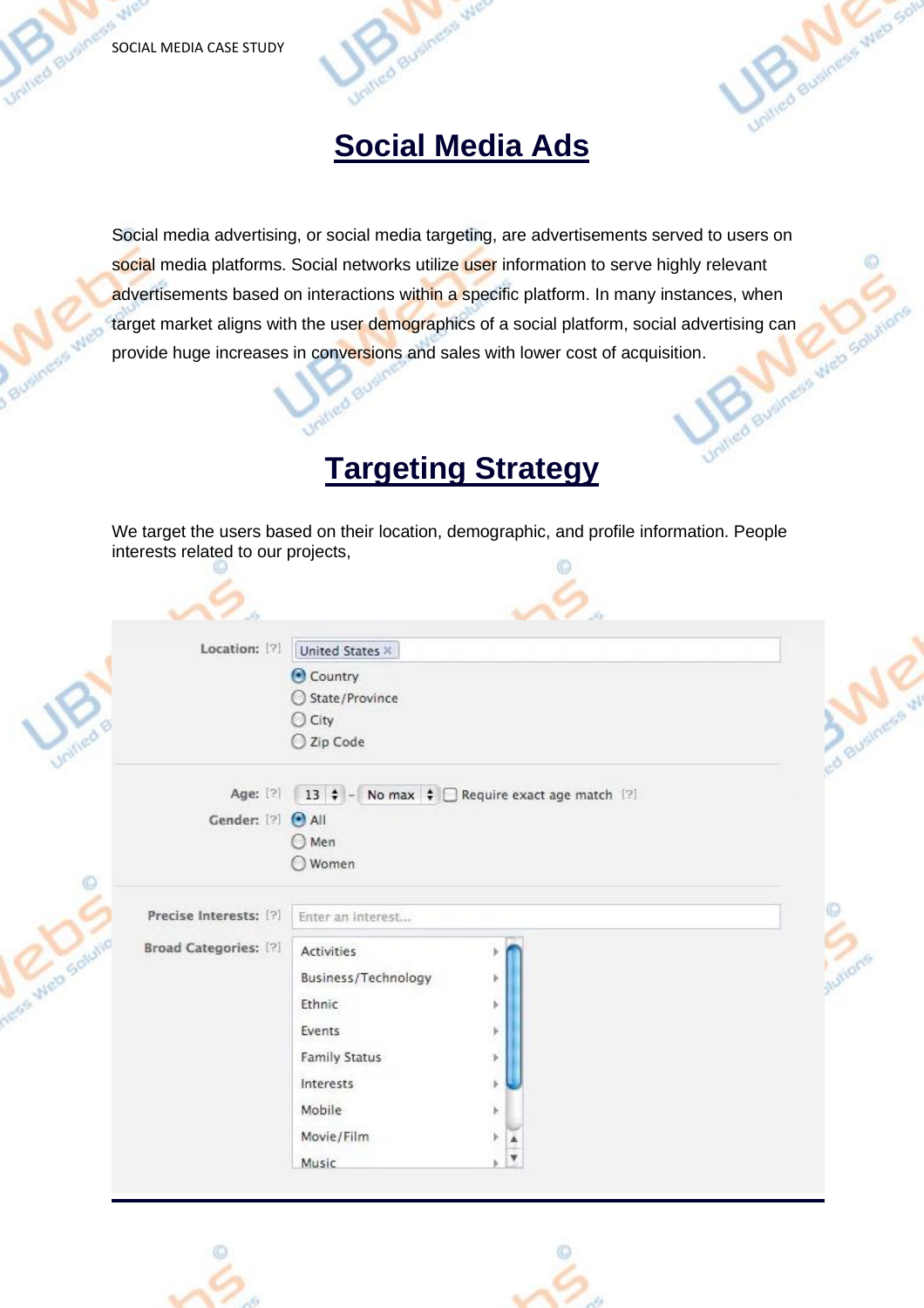

Facebook lead ads makes the lead generation process easy. People can simply tap on ad and a form pops up – it's already pre-populated with their Facebook contact information and ready to be sent directly to owner.

| Edit<br>Summary                                                                                    | $\mathcal{L}$<br><b>Chart</b><br>History                                                                                                       | $\sim$                              |
|----------------------------------------------------------------------------------------------------|------------------------------------------------------------------------------------------------------------------------------------------------|-------------------------------------|
| <b>In Performance</b>                                                                              | Demographics<br>Delivery<br><b>Placement</b><br>$\mathcal{N}$<br>R.                                                                            | aller                               |
| 29<br>Results: Leads (Form)<br>1,624<br>People Reached<br>₪101.41<br>Amount spent<br><b>Custom</b> | 29 Results: Leads (Form)<br><b>₪3.50 Cost per result</b><br>1.33% Result Rate<br>Oct 3<br>Oct 5<br>Oct 1<br>Oct 7<br>Oct 9<br>Oct 13<br>Oct 11 | 6<br>2<br>0<br>Oct 15<br>m10<br>ru0 |
|                                                                                                    | <b>The Review Company of the Company's</b>                                                                                                     | 59                                  |

mar



**Performance** 

In the summary section we can understand the overall summary of the each campaign. The results, total conversion, cost per results and other actions we can calculate by campaign performance summary.

Meo